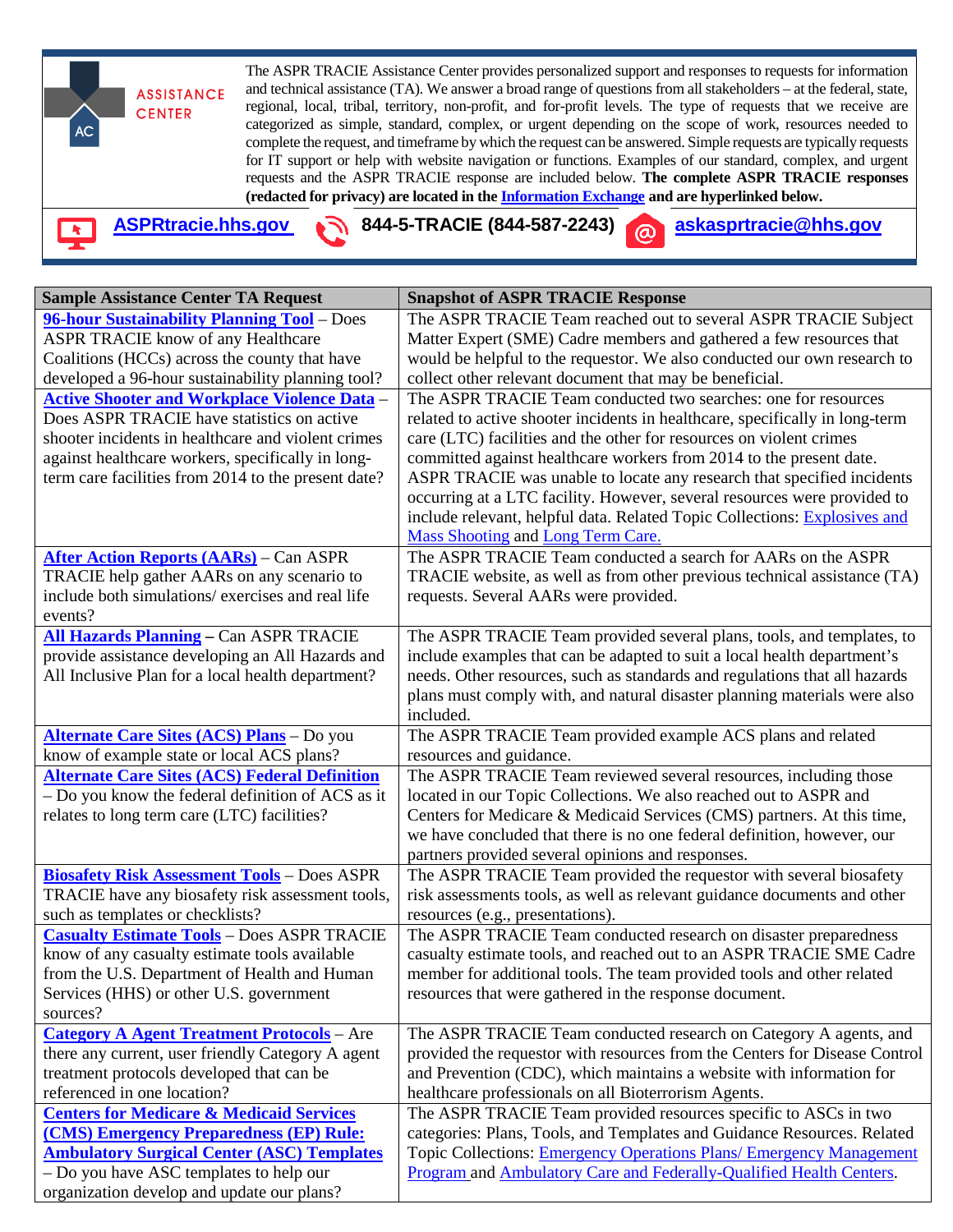| <b>Sample Assistance Center TA Request</b>                                                                                                                                                                                                                                                                                                                                    | <b>Snapshot of ASPR TRACIE Response</b>                                                                                                                                                                                                                                                                                                                                                                                                                                                                                                                     |
|-------------------------------------------------------------------------------------------------------------------------------------------------------------------------------------------------------------------------------------------------------------------------------------------------------------------------------------------------------------------------------|-------------------------------------------------------------------------------------------------------------------------------------------------------------------------------------------------------------------------------------------------------------------------------------------------------------------------------------------------------------------------------------------------------------------------------------------------------------------------------------------------------------------------------------------------------------|
| <b>CMS EP Rule: Communication Plan</b><br><b>Templates</b> – Do you have communication plan<br>templates to help our organization begin working<br>on the new CMS EP Rule requirements?                                                                                                                                                                                       | The ASPR TRACIE Team researched several emergency planning<br>resources related to communications, including the Communication<br>Systems Topic Collection. The resources in the response are categorized as<br>follows: Plans, Tools, and Templates; Guidance Resources; and Other<br>Resources.                                                                                                                                                                                                                                                           |
| <b>CMS EP Rule: Communication Plan</b><br><b>Templates (relevant to Homecare/Hospice)</b><br>and HIPAA Resources - Do you have<br>communication plans for hospice organizations,<br>and what is the rule when it comes to HIPAA<br>(Health Insurance Portability and Accountability<br>Act) protection during a disaster?<br><b>CMS EP Rule: Emergency Action Plans (EAP)</b> | The ASPR TRACIE Team researched several emergency planning<br>resources related to communications, as well as homecare/hospice-<br>specific planning resources. In addition, the ASPR TRACIE Team<br>researched materials related to HIPAA. Additional resources related to<br>these topics can be found in the following Topic Collections:<br><b>Communication Systems, Emergency Operations Plans/ Emergency</b><br>Management Program, and the Homecare and Hospice.<br>The ASPR TRACIE Team researched resources for EAP and provided                  |
| - Does ASPR TRACIE have example EAP<br>templates?<br><b>CMS EP Rule: Emergency Operations Plans</b><br><b>(EOPs) for Various Facilities</b> - Does ASPR<br>TRACIE have EOPs specific for dialysis centers<br>and facilities that serve people with mental<br>illnesses?                                                                                                       | several templates and guidance documents. Related Topic Collection:<br><b>Emergency Operations Plans/ Emergency Management Program.</b><br>The ASPR TRACIE team reviewed existing Topic Collections for<br>emergency operations plan templates related to specific types of facilities,<br>namely the Dialysis Center, Mental/Behavioral Health, and the Emergency<br><b>Operations Plans/ Emergency Management Program Topic Collections.</b><br>We also conducted a search for specific materials on Intermediate Care<br>Facility (ICF) emergency plans. |
| <b>CMS EP Rule: Federally Qualified Health</b><br><b>Centers (FQHC) Plans</b> - Do you have sample<br>emergency operations plans and policies for a<br>FQHC?                                                                                                                                                                                                                  | The ASPR TRACIE Team provided resources specific to FQHCs in the<br>following categories: Plans, Tools, and Templates; and Guidance<br>Resources. Related Topic Collections: Emergency Operations Plans/<br><b>Emergency Management Program and Ambulatory Care and Federally-</b><br><b>Qualified Health Centers.</b>                                                                                                                                                                                                                                      |
| <b>CMS EP Rule: Hazard Vulnerability</b><br><b>Assessment (HVA) vs. Business Impact</b><br><b>Analysis (BIA) vs. Continuity of Operations</b><br>(COOP) – Can ASPR TRACIE help define and<br>clarify the difference between a HVA, BIA, and a<br>COOP Plan in response to meeting the new CMS<br>EP Rule requirements?                                                        | ASPR TRACIE provided definitions for and clarified the various terms<br>(sharing how each could be applied), and consulted with CMS prior to<br>finalizing the response.                                                                                                                                                                                                                                                                                                                                                                                    |
| <b>CMS EP Rule: Healthcare Coalition</b><br><b>Recruiting Materials</b> - Does ASPR TRACIE<br>have templates and other developed outreach<br>materials, referencing the new CMS EP rule, to<br>encourage new healthcare providers to join their<br>HCC, as well as expand the involvement of<br>current members?                                                              | The ASPR TRACIE Team reached out to several ASPR TRACIE SME<br>Cadre members for feedback and resources on HCC outreach/recruitment<br>materials.                                                                                                                                                                                                                                                                                                                                                                                                           |
| <b>CMS EP Rule: Homecare and Hospice</b><br><b>Resources</b> - Does ASPR TRACIE have hospice-<br>and homecare-specific emergency preparedness,<br>exercises, and HVA resources?                                                                                                                                                                                               | The ASPR TRACIE Team reviewed existing ASPR TRACIE Topic<br>Collections for related resources. We provided several homecare- and<br>hospice-specific planning resources, and materials related to conducting<br>exercises and identifying partners in the community to work with. Related<br>resource: ASPR TRACIE Homecare and Hospice Topic Collection.                                                                                                                                                                                                   |
| <b>CMS EP Rule: Hospice Subsistence Policies -</b><br>Does ASPR TRACIE have subsistence policy<br>examples for residential hospice programs?                                                                                                                                                                                                                                  | The ASPR TRACIE Team reviewed existing Topic Collections and<br>conducted an online search for resources related to subsistence policies.<br>Related resource: <b>ASPR TRACIE Homecare and Hospice Topic</b><br>Collection.                                                                                                                                                                                                                                                                                                                                 |
| <b>CMS EP Rule: Hospital Emergency</b><br><b>Operations Plans (EOP)</b> - Does ASPR TRACIE<br>have hospital EOPs templates that meet National                                                                                                                                                                                                                                 | The ASPR TRACIE Team provided several resources for hospital<br>emergency operations plans and emergency management evaluation tools.<br>Also included was the Yale New Haven Health System Center for<br><b>Emergency Preparedness and Disaster Response Emergency Preparedness</b>                                                                                                                                                                                                                                                                        |

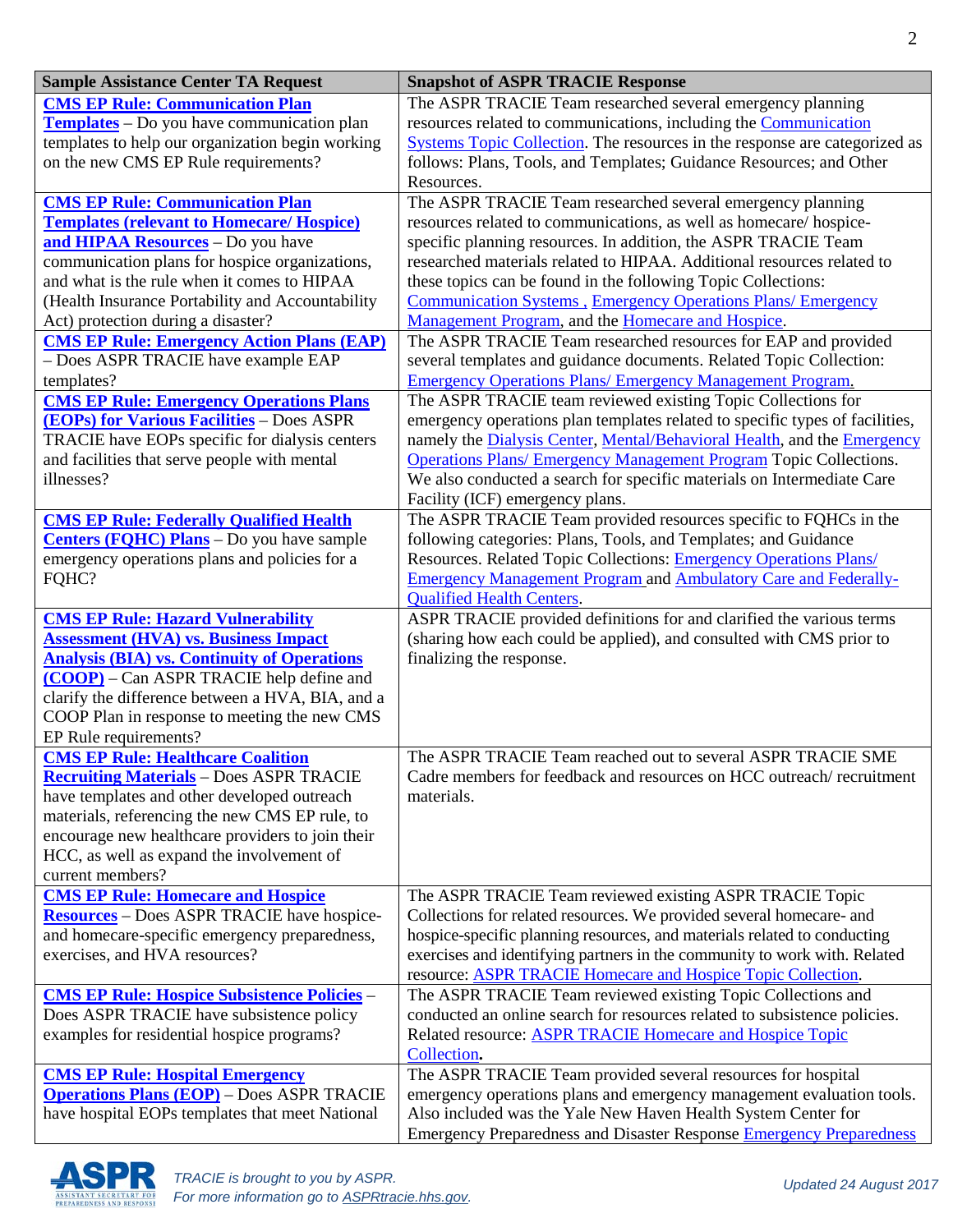| <b>Sample Assistance Center TA Request</b>                                               | <b>Snapshot of ASPR TRACIE Response</b>                                                                                                     |
|------------------------------------------------------------------------------------------|---------------------------------------------------------------------------------------------------------------------------------------------|
| Fire Protection Association (NFPA) 1600 and the                                          | <b>CMS</b> Conditions of Participation & Accreditation Organizations                                                                        |
| new CMS EP Rule requirements?                                                            | Crosswalk, which provides a crosswalk of the CMS EP Rules and other                                                                         |
|                                                                                          | regulations and accreditation standards. Related Topic Collection:                                                                          |
|                                                                                          | <b>Emergency Operations Plans/ Emergency Management Program.</b>                                                                            |
| <b>CMS EP Rule: Integrated Health System Plans</b>                                       | The ASPR TRACIE Team researched resources related to integrated                                                                             |
| - Do you have plans, templates, models, and other                                        | health systems, including those in the <b>Emergency Operations Plans</b> /                                                                  |
| resources for multiple, separately certified                                             | <b>Emergency Management Program Topic Collection. The ASPR TRACIE</b>                                                                       |
| facilities integrated under a unified emergency                                          | Team also reached out to several ASPR TRACIE Subject Matter Expert                                                                          |
| preparedness program?                                                                    | (SME) Cadre members for resources and feedback.                                                                                             |
| <b>CMS EP Rule: Intermediate Care Facility</b>                                           | The ASPR TRACIE Team researched and provided materials specific to                                                                          |
| (ICF) Plans - Does ASPR TRACIE have any                                                  | ICF emergency plans. We also shared resources related to access and                                                                         |
| disaster preparedness plans for an ICF?                                                  | functional needs that may be helpful this this request. Related Topic                                                                       |
|                                                                                          | Collections: <b>Access and Functional Needs and Emergency Operations</b>                                                                    |
|                                                                                          | Plans/ Emergency Management Program.                                                                                                        |
| <b>CMS EP Rule: Memorandum of</b>                                                        | The ASPR TRACIE Team researched and provided several resources for                                                                          |
| <b>Understanding (MOU) Templates</b> - Do you                                            | MOUs on various emergency preparedness topics.                                                                                              |
| have MOU templates for various CMS                                                       |                                                                                                                                             |
| requirements (e.g., alternate treatment sites, child                                     |                                                                                                                                             |
| care, elder care, pet care, food supply delivery,                                        |                                                                                                                                             |
| alternate sheltering of employees).<br><b>CMS EP Rule: Outpatient Rehabilitation for</b> | The ASPR TRACIE Team searched for emergency preparedness resources                                                                          |
| <b>Older Adults</b> - Does ASPR TRACIE have                                              | related to outpatient rehabilitation agencies for older adults. Although we                                                                 |
| emergency preparedness plans, templates,                                                 | could not identify specific materials, we did provide several relevant                                                                      |
| examples, and guidance for an outpatient                                                 | resources that could be adopted for various healthcare facilities, including                                                                |
| rehabilitation agency for older adults?                                                  | Comprehensive Outpatient Rehabilitation Facilities. Resources include                                                                       |
|                                                                                          | general evacuation/shelter in place plans, hazard vulnerability assessment                                                                  |
|                                                                                          | tools, and general emergency preparedness resources for facilities that                                                                     |
|                                                                                          | serve older adults.                                                                                                                         |
| <b>CMS EP Rule: Sewage and Waste</b>                                                     | The ASPR TRACIE Team researched and shared relevant resources                                                                               |
| <b>Management</b> – Can ASPR TRACIE help identify                                        | specific to sewage and waste disposal during emergencies, including                                                                         |
| resources, tips, and/or information available                                            | general guidance/ resources, and threat-specific guidance (e.g., Ebola).                                                                    |
| regarding sewage and waste disposal during                                               |                                                                                                                                             |
| disasters? (This is one of the items under the CMS                                       |                                                                                                                                             |
| EP Rule regarding provision of subsistence needs                                         |                                                                                                                                             |
| for staff and residents.)                                                                |                                                                                                                                             |
| <b>CMS EP Rule: Vendor Agreement Letters -</b>                                           | ASPR TRACIE researched and provided sample agreement letters, MOUs,                                                                         |
| Does ASPR TRACIE have agreement letters,                                                 | and other templates between vendors and healthcare facilities. We also                                                                      |
| MOUs, or other resources for vendors in response                                         | consulted with CMS prior to finalizing the response.                                                                                        |
| to the new CMS EP Rule requirements?                                                     |                                                                                                                                             |
| <b>Community Health Center Emergency Plan</b>                                            | The ASPR TRACIE Team provided resources for emergency plan                                                                                  |
| <b>Evaluation Tool</b> – Requesting indicators,                                          | evaluation tools, example tabletop exercises related to community health                                                                    |
| examples, and best practices for community                                               | centers, resources related to access and functional needs, and resources                                                                    |
| health center emergency plans and tabletop                                               | related to the development and evaluation of exercises.                                                                                     |
| exercises.                                                                               |                                                                                                                                             |
| <b>Community Reception Centers (CRC) State</b>                                           | The ASPR TRACIE Team conducted a search for resources on state and                                                                          |
| and Local Plans - Can ASPR TRACIE assist in                                              | local CRC plans, to include population monitoring plans following a                                                                         |
| finding state and local plans and other information<br>on the use of CRC resources?      | radiological event. We also provided the relevant Centers for Disease<br>Control and Prevention documents on CRC selection and use. Related |
|                                                                                          | resource: Radiological and Nuclear Topic Collection.                                                                                        |
| <b>Continuity of Operations Planning-The</b>                                             | The ASPR TRACIE Team provided COOP resources and templates                                                                                  |
| requestor is seeking COOP for state health                                               | specific to state and local health departments. Also referred to the ASPR                                                                   |
| departments.                                                                             | TRACIE Continuity of Operations (COOP)/ Failure Plan and the                                                                                |
|                                                                                          | <b>Recovery Topic Collections.</b>                                                                                                          |

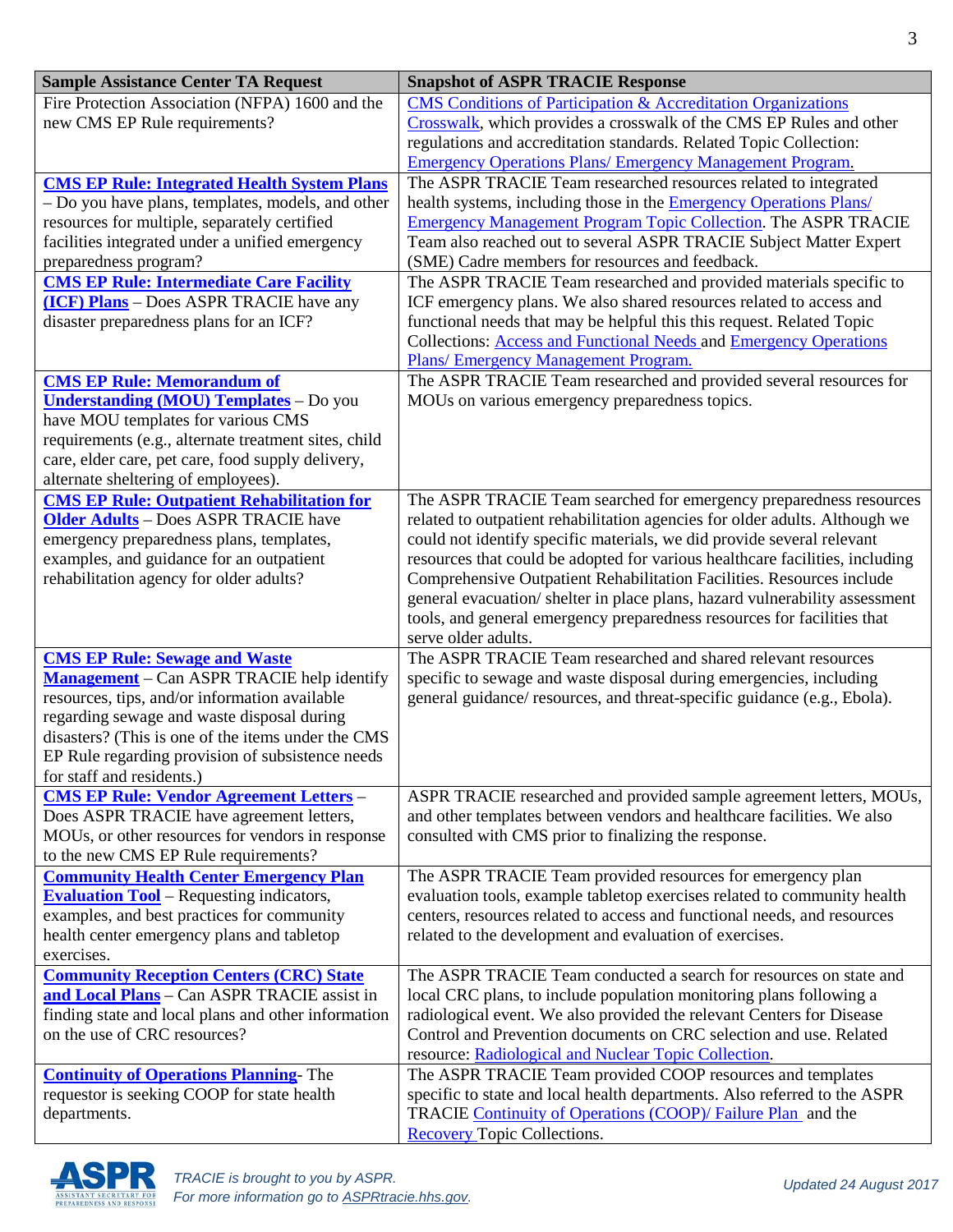| <b>Sample Assistance Center TA Request</b>                                                                                                           | <b>Snapshot of ASPR TRACIE Response</b>                                                                                                                                                                                  |
|------------------------------------------------------------------------------------------------------------------------------------------------------|--------------------------------------------------------------------------------------------------------------------------------------------------------------------------------------------------------------------------|
| <b>Crisis Standards of Care - ASPR TRACIE has</b><br>received numerous requests related to crisis<br>standards of care resources and best practices. | The ASPR TRACIE Team created a topic area in the Information<br><b>Exchange</b> focused on CSC resources and plans, including responses to<br>various TTA requests. It also includes a CSC Quick Resource document       |
|                                                                                                                                                      | created by the team that summarizes recommended resources. New TTA<br>include CSC state strategies and CSC specific to emergency medical<br>services (EMS). Related resource: the <b>ASPR TRACIE Crisis Standards of</b> |
|                                                                                                                                                      | <b>Care Topic Collection.</b>                                                                                                                                                                                            |
| <b>Cultural and Linguistic Competency</b> – Do you                                                                                                   | The ASPR TRACIE Team worked with Alicia Livinski (NIH) to collect                                                                                                                                                        |
| have any resources related to linguistic and<br>cultural competencies?                                                                               | fact sheets and checklists, guidance documents, lessons learned, and other<br>educational resources related to cultural and linguistic competencies.                                                                     |
|                                                                                                                                                      | Related resource: the <b>ASPR TRACIE Access and Functional Needs Topic</b>                                                                                                                                               |
|                                                                                                                                                      | Collection.                                                                                                                                                                                                              |
| <b>Cybersecurity Plans and Guidance</b> – Requestor                                                                                                  | The ASPR TRACIE Team provided sample plan templates, guidance                                                                                                                                                            |
| is seeking cybersecurity/ cyberattack prevention                                                                                                     | documents, and lessons learned that may be helpful in developing a                                                                                                                                                       |
| plans or templates for a hospital.                                                                                                                   | cybersecurity prevention plan. Related resources: ASPR TRACIE                                                                                                                                                            |
|                                                                                                                                                      | Cybersecurity Topic Collection, Exchange Newsletter, and Cybersecurity                                                                                                                                                   |
|                                                                                                                                                      | and Healthcare Roundtable.                                                                                                                                                                                               |
| <b>Decontamination Exercises</b> - Requesting                                                                                                        | Example decontamination exercises and resources on developing full-scale                                                                                                                                                 |
| resources on how to plan a decontamination                                                                                                           | exercises were provided. Related resources: Hospital Victim                                                                                                                                                              |
| exercise for new emergency department staff.                                                                                                         | Decontamination and Pre-Hospital Decontamination Topic Collections.                                                                                                                                                      |
| <b>Dialysis</b> – What are some examples of                                                                                                          | The ASPR TRACIE Team worked with numerous ASPR staff, Alicia                                                                                                                                                             |
| advancements in kidney dialysis delivery<br>attributed to lessons learned from Hurricane                                                             | Livinski (NIH), Kathleen Egan (CMS), and Joan Thomas (KCER) to<br>compile relevant resources that demonstrate or highlight the application of                                                                            |
| Sandy?                                                                                                                                               | Hurricane Sandy lessons learned. Related resource: the <b>ASPR TRACIE</b>                                                                                                                                                |
|                                                                                                                                                      | <b>Dialysis Centers Topic Collection.</b>                                                                                                                                                                                |
| <b>Disaster EMS Protocols</b> - Does ASPR TRACIE                                                                                                     | The ASPR TRACIE Team conducted research on resources related to                                                                                                                                                          |
| have any resources or information on expanded                                                                                                        | EMS and expanded scope protocols. In addition, we reached out to our                                                                                                                                                     |
| scope protocols for medics serving in a de facto                                                                                                     | SME Cadre members with expertise in the pre-hospital/ EMS field to                                                                                                                                                       |
| definitive care role, doing things beyond the                                                                                                        | collect any resources or information they have pertinent to this request,                                                                                                                                                |
| typical scope of practice due to the emergency                                                                                                       | and gather their feedback on the issue. Related resource: the ASPR                                                                                                                                                       |
| situation?                                                                                                                                           | <b>TRACIE ASPR TRACIE Emergency Operations Plans/ Emergency</b>                                                                                                                                                          |
|                                                                                                                                                      | <b>Management Program Topic Collection.</b>                                                                                                                                                                              |
| <b>Drill Resources</b> - Does ASPR TRACIE have<br>resources on how to set up drills?                                                                 | The ASPR TRACIE Team collected several plans, tools, templates, and<br>other resources related to exercise development, implementation, and                                                                              |
|                                                                                                                                                      | evaluation.                                                                                                                                                                                                              |
| <b>Drug Shortages and Disasters</b> – Do you have                                                                                                    | The ASPR TRACIE Team conducted research and reached out to ASPR                                                                                                                                                          |
| evaluation examples of the impact of drug                                                                                                            | TRACIE SME Cadre members with expertise in the field and developed                                                                                                                                                       |
| shortages during a disaster?                                                                                                                         | the Factsheet Drug Shortages and Disasters. Related resource: the ASPR                                                                                                                                                   |
|                                                                                                                                                      | <b>TRACIE Pharmacy Topic Collection.</b>                                                                                                                                                                                 |
| <b>Ebola Staff Compensation for Healthcare</b>                                                                                                       | The ASPR TRACIE Team summarized general findings received from                                                                                                                                                           |
| <b>Facilities</b> – Are there examples from healthcare                                                                                               | ASPR staff, SMEs, and relevant resources/ articles. In addition, the team                                                                                                                                                |
| facilities in the US regarding reimbursement/staff                                                                                                   | reached out directly to seven facilities across the US to determine if they                                                                                                                                              |
| compensation plans for staff caring for Ebola                                                                                                        | have any such plans or policies in place. Related resource: the <b>ASPR</b>                                                                                                                                              |
| patients?<br><b>El Niño Health Effects</b> – What are the potential                                                                                  | <b>TRACIE VHF/Ebola Topic Collection.</b><br>The ASPR TRACIE Team developed a summary paper examining and                                                                                                                |
| health effects of a strong El Niño this year in the                                                                                                  | outlining the El Niño impacts on domestic weather patterns and potential                                                                                                                                                 |
| $U.S.$ ?                                                                                                                                             | related health effects. Related resource: the <b>ASPR TRACIE Natural</b>                                                                                                                                                 |
|                                                                                                                                                      | <b>Disasters Topic Collection.</b>                                                                                                                                                                                       |
| <b>Emergency Preparedness Planning Training</b>                                                                                                      | The ASPR TRACIE team provided training and other resources related to                                                                                                                                                    |
| <b>Resources</b> - Does ASPR TRACIE have training                                                                                                    | emergency preparedness planning. Related resources: the <b>Emergency</b>                                                                                                                                                 |
| resources for developing emergency preparedness                                                                                                      | <b>Operations Plans/ Emergency Management Program, Exercise Program,</b>                                                                                                                                                 |
| plans?                                                                                                                                               | and <b>Incident Management</b> Topic Collections.                                                                                                                                                                        |

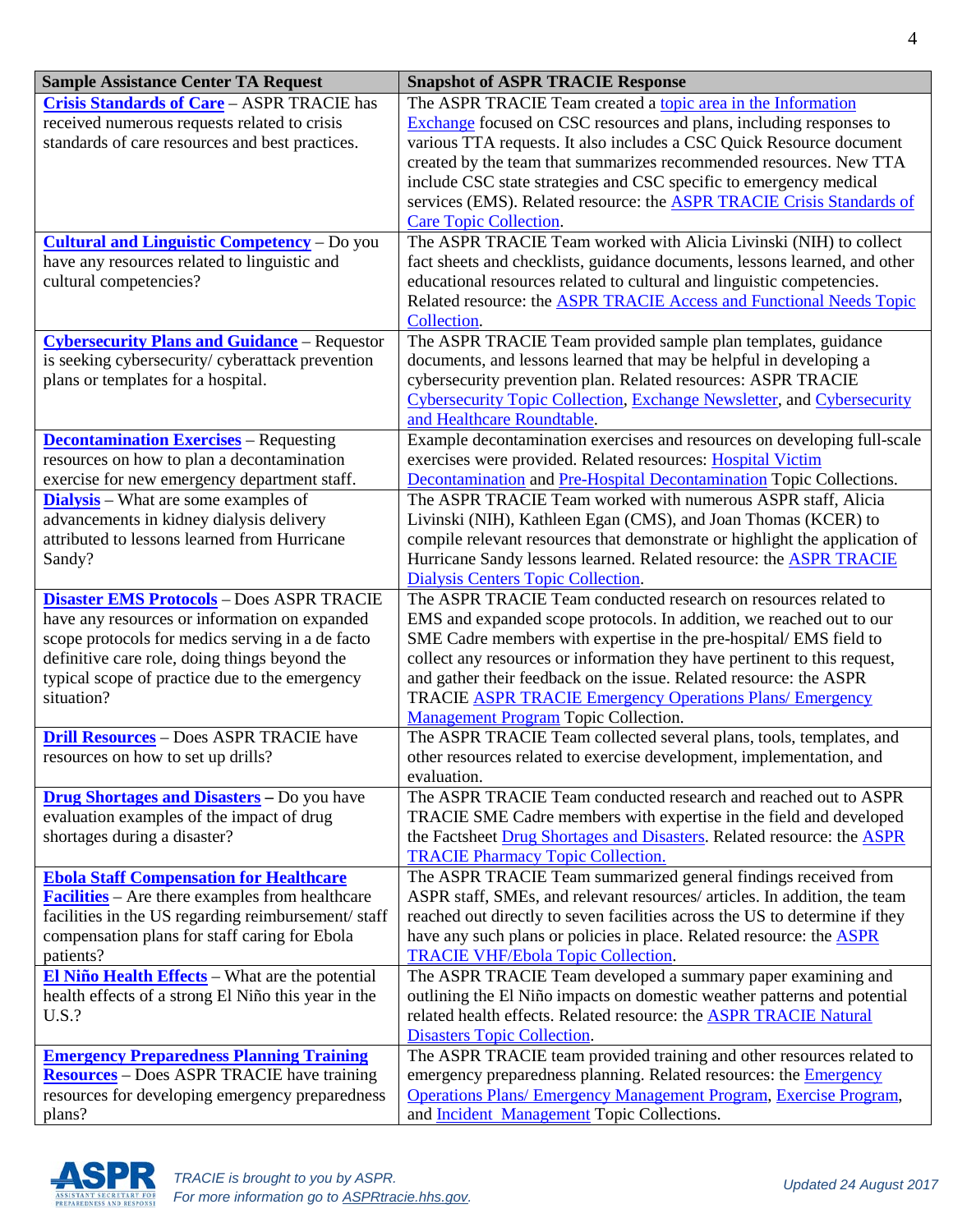| <b>Sample Assistance Center TA Request</b>                                                    | <b>Snapshot of ASPR TRACIE Response</b>                                                                                                           |
|-----------------------------------------------------------------------------------------------|---------------------------------------------------------------------------------------------------------------------------------------------------|
| <b>Evacuating Non-Ambulatory Patients for</b>                                                 | The ASPR TRACIE team provided multiple resources related to                                                                                       |
| Home Healthcare - Does ASPR TRACIE have                                                       | evacuation and home health agencies. Related resources: the Healthcare                                                                            |
| resources for home healthcare nurses to help them                                             | Facility Evacuation / Sheltering and Homecare and Hospice Topic                                                                                   |
| evacuate non-ambulatory patients (with and                                                    | Collections.                                                                                                                                      |
| without assistive devices) on their own during an                                             |                                                                                                                                                   |
| emergency?                                                                                    |                                                                                                                                                   |
| <b>Evacuating Patients with Mental Illness in</b>                                             | The ASPR TRACIE Team provided several resources to include various                                                                                |
| <b>Disasters</b> – Are there resources on how patients                                        | media resources and podcasts; scholarly articles; and plans, tools, and                                                                           |
| with mental illness behaved in a facility                                                     | templates. We also provided the requestor with links to two relevant ASPR                                                                         |
| evacuation situation?                                                                         | TRACIE Topic Collections: Healthcare Facility Evacuation/Sheltering and<br>Mental/Behavioral Health. In addition, we reached out to our SME Cadre |
|                                                                                               | members with expertise in the mental/behavioral health field to collect any                                                                       |
|                                                                                               | resources or information they had pertinent to this request.                                                                                      |
| <b>Exercise Samples- Pandemic Influenza and</b>                                               | The ASPR TRACIE Team provided exercise samples that were specific to                                                                              |
| <b>Foodborne Illness-</b> Does ASPR TRACIE have                                               | pandemic influenza and foodborne illness, as well as general exercise                                                                             |
| sample exercises to help develop a full scale                                                 | development resources that can be applied to any scenario.                                                                                        |
| exercise?                                                                                     |                                                                                                                                                   |
| <b>Federal Medical Station (FMS) Memorandum</b>                                               | The ASPR TRACIE Team reviewed previous technical assistance requests                                                                              |
| of Understanding (MOU) - Does ASPR                                                            | related to FMS and researched online for FMS MOUs. We also reached                                                                                |
| TRACIE have any FMS MOU between a state                                                       | out to several HHS ASPR staff and ASPR TRACIE Subject Matter Expert                                                                               |
| and a gym, school, church, or other organization?                                             | Cadre members for input. We provided sample FMS-related and more                                                                                  |
|                                                                                               | general MOUs.                                                                                                                                     |
| <b>Flooding Resources</b> – Requestor seeking                                                 | ASPR TRACIE Team provided a number of useful resources for                                                                                        |
| resources on flooding best practices for hospitals.                                           | jurisdictions experiencing flooding and those planning for flooding or                                                                            |
|                                                                                               | flood-related health issues.                                                                                                                      |
| <b>Hazard Vulnerability Assessments (HVA)</b> – Is                                            | The ASPR TRACIE Team could not locate an existing resource that                                                                                   |
| there a resource that easily explains and compares                                            | provided an adequate response to the request for a crosswalk or                                                                                   |
| the difference between Jurisdictional Risk                                                    | comparative document for the various risk assessment tools. Therefore, the                                                                        |
| Assessment, HVA, and Threat and Hazard<br>Identification and Risk Assessment (THIRA) with     | team created an "Evaluation of HVA Tools" comparison chart that<br>describes the similarities and differences between five of the primary tools   |
| examples and templates?                                                                       | used by local jurisdictions and the THIRA. Related resource: the <b>ASPR</b>                                                                      |
|                                                                                               | <b>TRACIE Hazard Vulnerability/ Risk Assessment Topic Collection.</b>                                                                             |
| <b>Healthcare Coalitions - ASPR TRACIE</b>                                                    | To comprehensively respond to the various requests regarding healthcare                                                                           |
| received multiple questions regarding the role of                                             | coalition needs, the ASPR TRACIE Team is working with a group of                                                                                  |
| healthcare coalitions in all phases of a disaster                                             | expert practitioners to develop a series of Topic Collections related to                                                                          |
| cycle, strategic planning, etc.                                                               | Healthcare Coalition Development and Organization, and a series of                                                                                |
|                                                                                               | webinars to discuss different aspects of healthcare coalition development                                                                         |
|                                                                                               | and roles during planning and response and recovery efforts. Now                                                                                  |
|                                                                                               | available: the ASPR TRACIE Coalition Models and Functions Topic                                                                                   |
|                                                                                               | Collection, recording of the "Strategic Development for Building                                                                                  |
|                                                                                               | Operational Healthcare Coalitions" webinar held on November 17, 2015,                                                                             |
|                                                                                               | and recording of the "Healthcare Involvement in Mass Gatherings"                                                                                  |
|                                                                                               | webinar held on July 14, 2016.                                                                                                                    |
| <b>Healthcare Coalition Assessment Tools</b> - Does                                           | The ASPR TRACIE team reviewed several open source materials and                                                                                   |
| ASPR TRACIE have assessment tools that could<br>be implemented at the HCC level to assess the | existing ASPR TRACIE Topic Collections for materials on HCC<br>assessment tools, as well as resources related to PPE, chemical/                   |
| following capabilities: coalition personal                                                    | radiological decontamination, and fatality management. Related Topic                                                                              |
| protective equipment (PPE), jurisdictional                                                    | Collections: Coalition Models and Functions, Responder Safety and                                                                                 |
| chemical and radiological response capability, and                                            | Health, Radiological and Nuclear, Hospital Victim Decontamination, and                                                                            |
| jurisdictional fatality management capability?                                                | <b>Fatality Management.</b>                                                                                                                       |
| <b>Healthcare Coalition Communication Plans -</b>                                             | The ASPR TRACIE Team reviewed existing and in-progress Topic                                                                                      |
| Do you have sample communications plans and                                                   | Collections and collected the pertinent resources. Of particular relevance                                                                        |
| other related resources (e.g., flow charts, written                                           |                                                                                                                                                   |

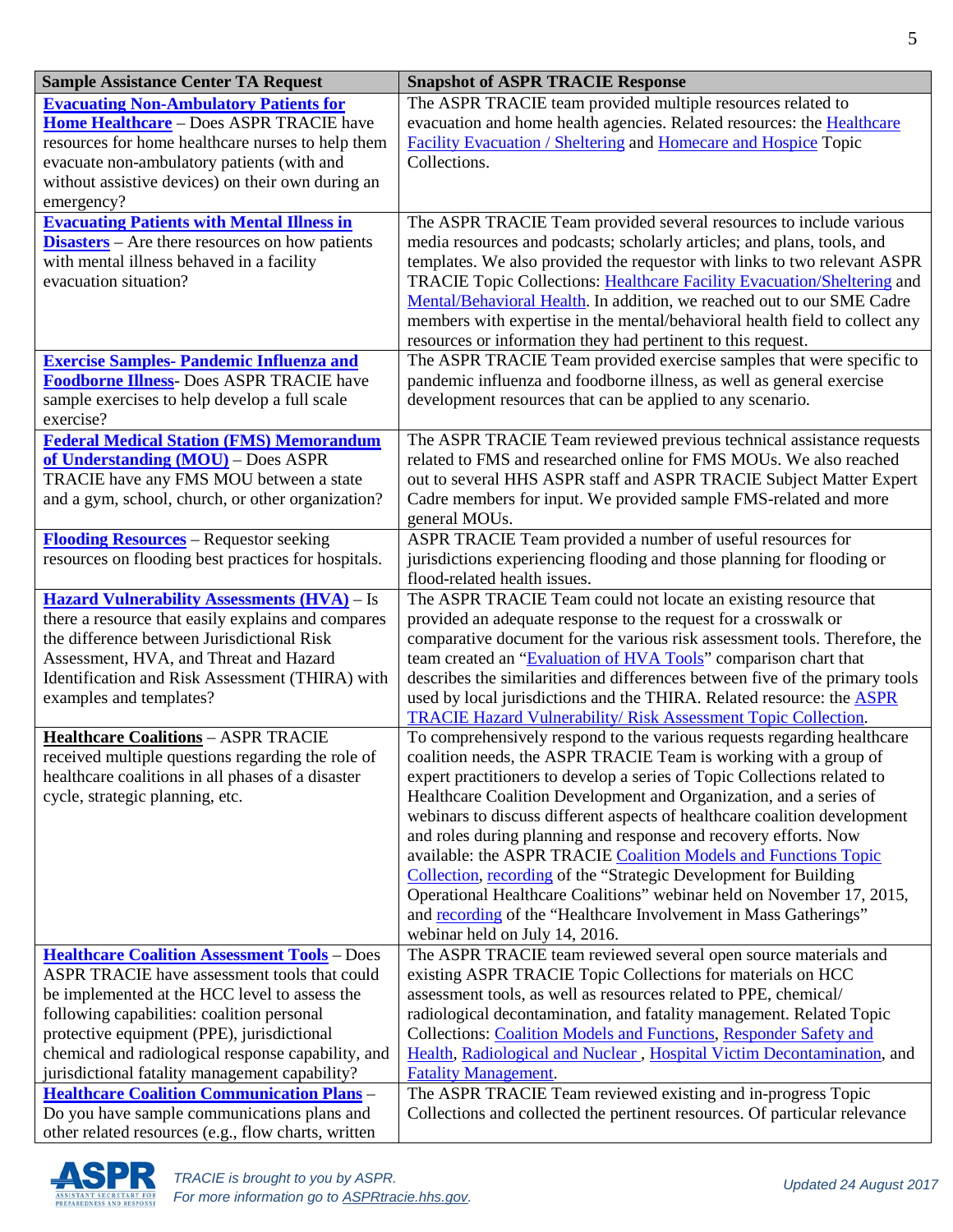| <b>Sample Assistance Center TA Request</b>                                                                 | <b>Snapshot of ASPR TRACIE Response</b>                                                                                                                  |
|------------------------------------------------------------------------------------------------------------|----------------------------------------------------------------------------------------------------------------------------------------------------------|
| policies) for healthcare coalitions, especially those                                                      | are the Coalition Models and Functions Topic Collection, and the                                                                                         |
| with multiple counties?                                                                                    | <b>Communication Systems Topic Collection.</b>                                                                                                           |
| <b>Healthcare Coalition Funding Models</b> - Does                                                          | The ASPR TRACIE Team provided several resources that address HCC                                                                                         |
| ASPR TRACIE have examples and resources for                                                                | funding models. Related resource: the <b>Coalition Models and Functions</b>                                                                              |
| Hospital Preparedness Program (HPP) healthcare                                                             | <b>Topic Collection.</b>                                                                                                                                 |
| coalition funding models?                                                                                  |                                                                                                                                                          |
| <b>Healthcare Coalition Information Sharing - Do</b>                                                       | The ASPR TRACIE Team provided comments/recommendations from                                                                                              |
| you know of examples of plans from other                                                                   | our SME Cadre members and resources for information sharing. Related                                                                                     |
| healthcare systems use to tackle the issue of                                                              | ASPR TRACIE Topic Collections: Communication Systems and Coalition                                                                                       |
| working across different entities to share                                                                 | Models and Functions. The Information Sharing Topic Collection is                                                                                        |
| information?                                                                                               | scheduled to be comprehensively developed in Winter 2016/2017.                                                                                           |
| <b>Healthcare Coalition Membership Dues</b> - Does                                                         | The ASPR TRACIE Team conducted research regarding HCC                                                                                                    |
| <b>ASPR TRACIE have information on Healthcare</b>                                                          | membership dues. We also reached out to several ASPR TRACIE SME                                                                                          |
| Coalitions that charge membership dues to                                                                  | Cadre members for feedback and additional resources.                                                                                                     |
| participate?                                                                                               |                                                                                                                                                          |
| Healthcare Coalition Participation Benefits -                                                              | The ASPR TRACIE Team reached out to its SME Cadre members and                                                                                            |
| Are there examples of marketing materials                                                                  | conducted research to gather relevant materials. The team provided the                                                                                   |
| targeted to hospital administrators on the benefits<br>of hospital staff participating in local healthcare | requestor with a summary of example benefits to hospitals and their staff<br>for participating in a coalition, anecdotal information received from SMEs, |
| coalitions?                                                                                                | and numerous marking materials/resources.                                                                                                                |
| <b>Healthcare Coalition Preparedness Plans and</b>                                                         | The ASPR TRACIE Team provided several HCC plans and healthcare                                                                                           |
| <b>Profiles</b> – Does ASPR TRACIE have resources to                                                       | organization profile resources. ASPR TRACIE also collaborated with the                                                                                   |
| assist with developing a HCC preparedness plan,                                                            | ASPR National Healthcare Preparedness Program (NHPP) to develop                                                                                          |
| and templates or examples of a healthcare                                                                  | helpful tools and templates that will assist with HCC preparedness efforts,                                                                              |
| organization profile?                                                                                      | decision making processes, and operational planning. Several of those                                                                                    |
|                                                                                                            | resources were provided as well. Related resource: the Select Health Care                                                                                |
|                                                                                                            | <b>Coalition Resources.</b>                                                                                                                              |
| <b>Healthcare Coalition Strategic Plans -</b>                                                              | In addition to the ASPR TRACIE Coalition Models and Functions and                                                                                        |
| Requesting examples of "acceptable" strategic                                                              | <b>Hospital Surge Capacity and Immediate Bed Availability Topic</b>                                                                                      |
| plans as referred to in the Hospital Preparedness                                                          | Collections, the team provided resources from ASPR TRACIE SME Cadre                                                                                      |
| Program and Healthcare Coalition Developmental                                                             | members.                                                                                                                                                 |
| Assessment guidance.                                                                                       |                                                                                                                                                          |
| <b>Healthcare Coalition Supply Cache-Requesting</b>                                                        | ASPR TRACIE SME Cadre members provided comments on how their                                                                                             |
| resources on coalitions that store caches of                                                               | coalitions handle supply caches. In addition, the ASPR TRACIE Team                                                                                       |
| supplies to be accessed during a disaster.                                                                 | provided a few relevant coalition plans and guidance, including the types                                                                                |
|                                                                                                            | of materials to be stockpiled.                                                                                                                           |
| <b>Healthcare Coalition Training and Exercise</b>                                                          | The ASPR TRACIE Team conducted research on regional/ healthcare                                                                                          |
| <b>Calendar Templates - Does ASPR TRACIE</b>                                                               | coalition training and exercise calendar tools/templates. We also reached                                                                                |
| have any regional/ healthcare coalition training                                                           | out to ASPR TRACIE SME Cadre members for additional resources and                                                                                        |
| and exercise calendar tools/templates?                                                                     | feedback. Contact ASPR TRACIE for access to resources that are not                                                                                       |
|                                                                                                            | publically available.                                                                                                                                    |
| <b>Heat Wave Plans</b> - Is ASPR TRACIE aware of<br>any municipal heat wave mitigation plans and           | The ASPR TRACIE Team collected various municipal heat wave<br>mitigation plans, toolkits, checklists, an related resources in addition to                |
| other similar plans for extreme cold and other                                                             | sharing the <b>ASPR TRACIE Natural Disasters Topic Collection.</b>                                                                                       |
| events related to the effects of climate change?                                                           |                                                                                                                                                          |
| <b>Hospital Business Continuity Programs-</b>                                                              | The ASPR TRACIE Team provided many continuity of operations                                                                                              |
| Requesting examples of how hospitals have set up                                                           | programs examples, including plans, tools, templates, and guidance                                                                                       |
| business continuity programs.                                                                              | documents. Related resource: the <b>ASPR TRACIE Continuity of</b>                                                                                        |
|                                                                                                            | <b>Operations (COOP)/ Failure Plan Topic Collection.</b>                                                                                                 |
| <b>Hospital Disaster Supplies</b> – Requesting                                                             | The ASPR TRACIE Team provided comments/recommendations from the                                                                                          |
| equipment/ supply lists for acute care hospitals.                                                          | SME Cadre and resources on hospital and healthcare supplies/stockpiles.                                                                                  |
| <b>Hospital Emergency Department (ED)</b>                                                                  | Research indicated that there are six primary tools/ scales/ methods used                                                                                |
| <b>Overcrowding Scales</b> - Are there other                                                               | by EDs to quantitatively determine crowding. The ASPR TRACIE Team                                                                                        |

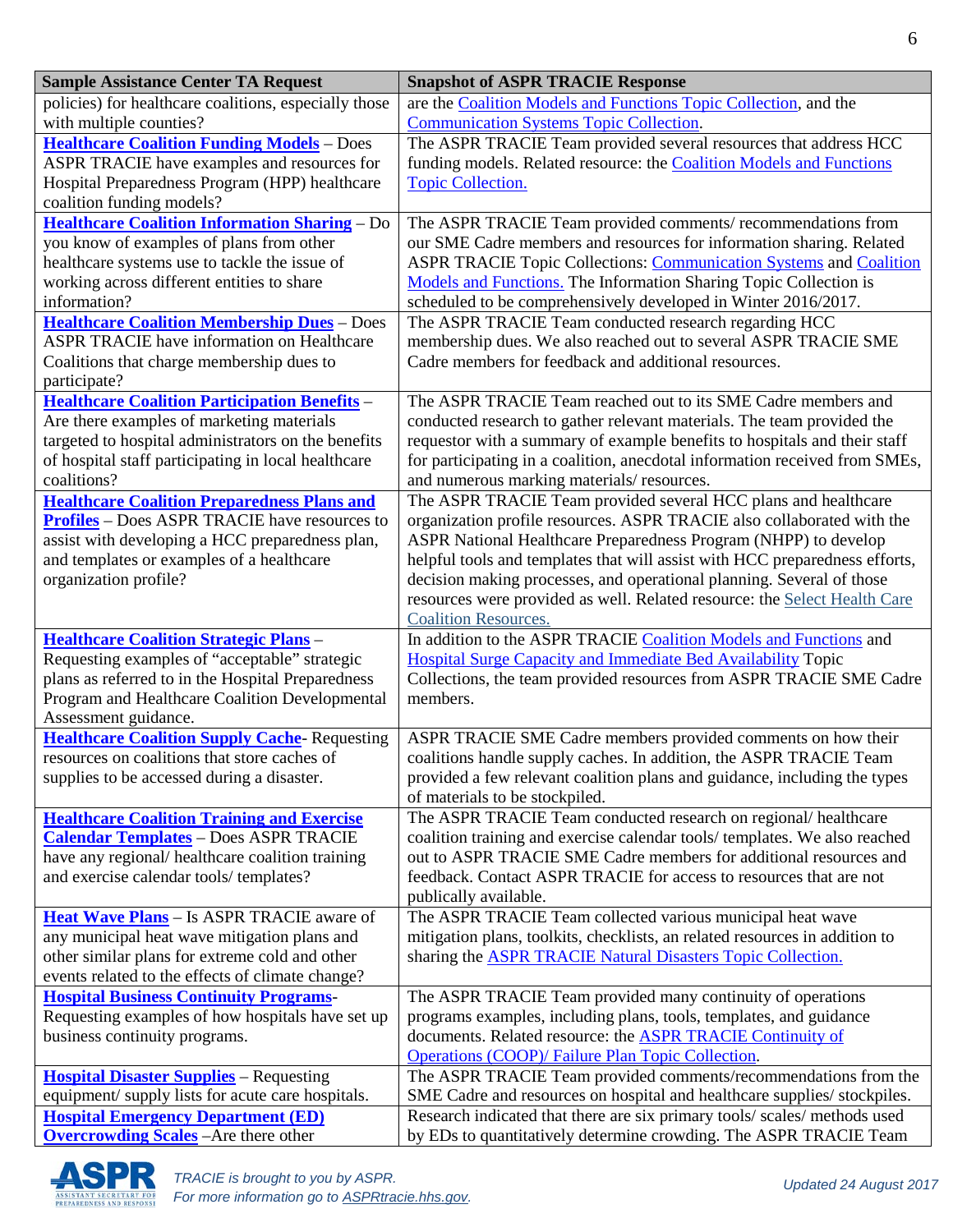| <b>Sample Assistance Center TA Request</b>                        | <b>Snapshot of ASPR TRACIE Response</b>                                                                                     |
|-------------------------------------------------------------------|-----------------------------------------------------------------------------------------------------------------------------|
| alternative scoring systems that are widely used to               | provided articles comparing these methods as well as a comparison and                                                       |
| reduce the facility-to-facility variance in structure             | calculation chart. In addition, the team worked with an ASPR TRACIE                                                         |
| and practice when defining overcrowding status in                 | SME Cadre member to gather and share their input on these models.                                                           |
| an ED in addition to the National Emergency                       |                                                                                                                             |
| Department Overcrowding Scale?                                    |                                                                                                                             |
| <b>Hospital Emergency Management</b>                              | The ASPR TRACIE Team provided PowerPoint presentations and                                                                  |
| <b>Presentations</b> – Are there existing PowerPoint              | additional resources related to the key principles of hospital/healthcare                                                   |
| presentations or other resources related to the                   | emergency management. The resources can help provide essential content                                                      |
| principles of hospital/healthcare emergency                       | for the presentation as fundamental concepts in healthcare emergency                                                        |
| management.                                                       | management. Related resource: the ASPR TRACIE Emergency Operations<br>Plans/ Emergency Management Program Topic Collection. |
| <b>Hospital Evacuation Data</b> - Does ASPR                       | The ASPR TRACIE Team connected the requestor directly to a SME                                                              |
| TRACIE have information and statistics on the                     | Cadre member. In addition, the team conducted a search for resources                                                        |
| frequency of hospital evacuation, specifically for                | related to hospital evacuation data, focusing on national and state-based                                                   |
| overall national or state-based rates?                            | rates. We also reviewed resources from our Healthcare Facility                                                              |
|                                                                   | <b>Evacuation/Sheltering Topic Collection.</b>                                                                              |
| <b>Hospital Laboratory Continuity of Operations</b>               | The ASPR TRACIE Team provided a few resources related to hospital and                                                       |
| <b>Plans</b> – Requesting laboratory COOP plans that              | other laboratory COOP templates and resources, as well as general COOP                                                      |
| can be used for training critical access hospitals.               | resources that may be beneficial and adapted for use. Related resource: the                                                 |
|                                                                   | <b>ASPR TRACIE Continuity of Operations/ Failure Plan Topic Collection.</b>                                                 |
| <b>Hospital Pharmaceutical Stockpiling - Does</b>                 | The ASPR TRACIE Team provided several resources as well as comments                                                         |
| ASPR TRACIE have guidance documents and                           | from ASPR TRACIE SME Cadre members related to hospital                                                                      |
| other resources on hospital pharmaceutical                        | pharmaceutical stockpiling. Related resources: the Pharmacy Topic                                                           |
| stockpiling, specifically addressing how much                     | Collection, Hospital Disaster Supplies TA, and the Hospital Stockpile TA.                                                   |
| stockpile and how long a hospital should have                     |                                                                                                                             |
| these pharmaceuticals?                                            |                                                                                                                             |
| <b>Hospital Readiness/ Capability Assessment</b> - Is             | The ASPR TRACIE Team provided resources, in consultation with Dr.                                                           |
| ASPR TRACIE aware of any hospital emergency                       | John Hick (ASPR OEM and Hennepin County Medical Center) and Eileen                                                          |
| preparedness and capability assessment tools                      | Blake (Yale New Have Health Center for Emergency Preparedness and                                                           |
| and/or templates that are available either at the                 | Disaster Response), specific to hospital emergency preparedness and                                                         |
| national or state levels?                                         | capability assessment tools/templates.                                                                                      |
| Hospital Stockpile - Are there resources,                         | The ASPR TRACIE Team included California-specific resources/                                                                |
| guidance, or best practices for hospitals regarding               | guidance, and general resources that are applicable. Additionally, the team                                                 |
| stockpiling (with particular interest in California               | reached out to the SME Cadre to provide any additional comments or                                                          |
| resources)?<br><b>Infectious Disease Patient Transport - Does</b> | input.<br>The ASPR TRACIE Team identified resources included in two existing                                                |
| ASPR TRACIE have resources related to the                         | ASPR TRACIE Topic Collections: Viral Hemorrhagic Fever/Ebola and                                                            |
| transfer of patients with highly infectious                       | Pre-Hospital. Additionally, staff identified resources that have been                                                       |
| diseases?                                                         | collected in support of a project to develop a playbook focused on the                                                      |
|                                                                   | transport of Ebola and other highly infectious disease patients.                                                            |
| <b>Infectious Disease Planning for Primary Care-</b>              | The ASPR TRACIE Team provided various guidance documents,                                                                   |
| Seeking example planning guidance or needs                        | resources, and tools specific to infectious disease planning in primary care                                                |
| assessment tools regarding bio threats/infectious                 | settings and Federally Qualified Health Centers. The resources are divided                                                  |
| disease/pandemic.                                                 | into five categories: needs assessments/risk assessments; pandemic                                                          |
|                                                                   | influenza; Ebola, Zika, and general.                                                                                        |
| <b>Long Term Care Statistics</b> - Does ASPR                      | ASPR TRACIE provided several resources, and a summary of pertinent                                                          |
| TRACIE have data on how many years people                         | data and excerpts from these resources. Related Topic Collection: Long-                                                     |
| may use long term care in/out of their home?                      | term Care Facilities.                                                                                                       |
| <b>Mail Room Safety Resources - Does ASPR</b>                     | The ASPR TRACIE team provided numerous resources on mail room                                                               |
| TRACIE have sample mailroom safety policy or                      | safety (e.g., how staff should handle suspicious packages).                                                                 |
| procedure resources?                                              |                                                                                                                             |
| <b>Mass Casualty Disaster Supplies</b> – Can ASPR                 | The ASPR TRACIE Team conducted a search for disaster supplies for                                                           |
| TRACIE help in providing a list of supplies                       | various mass casualty events. The response includes comments and                                                            |

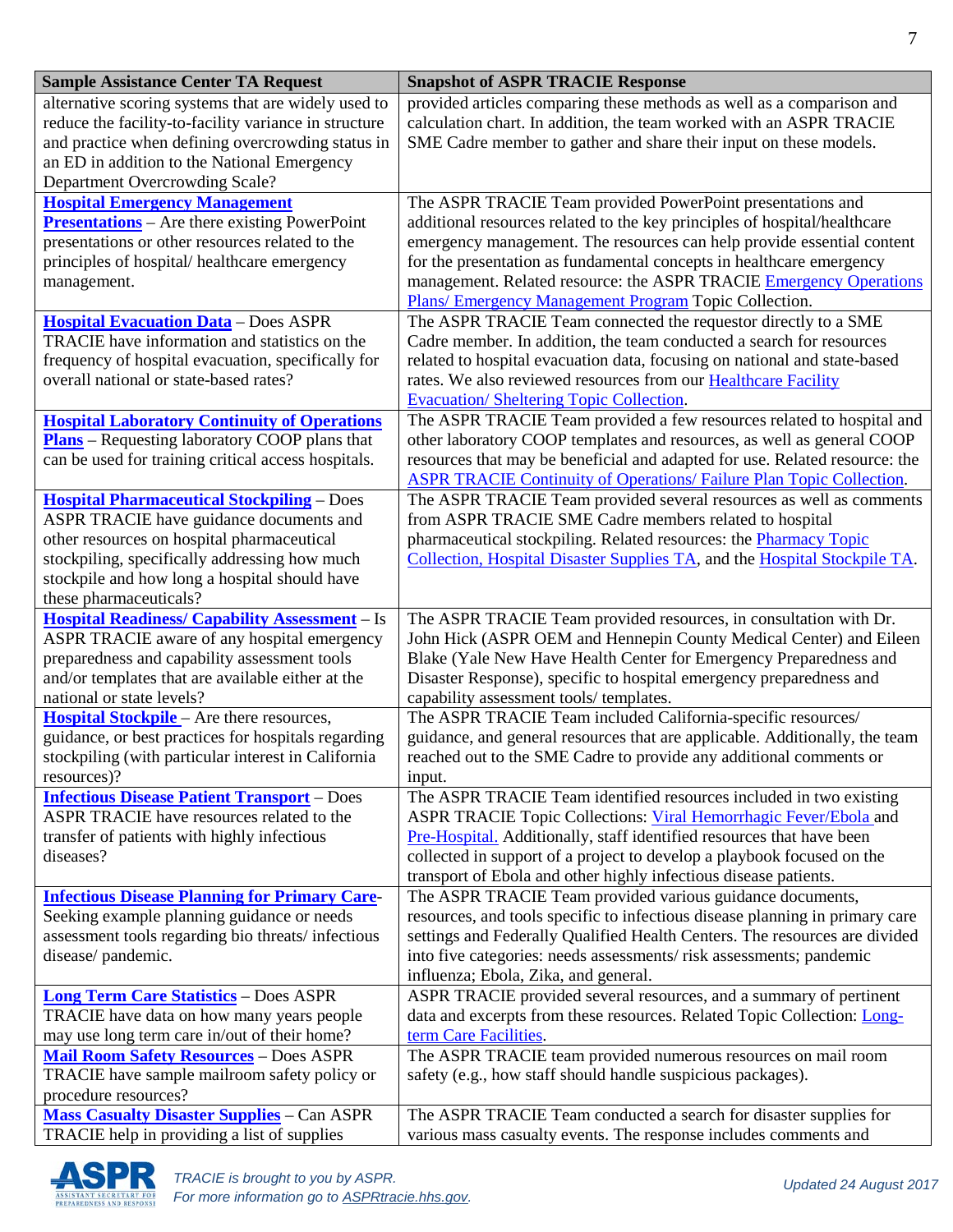| <b>Sample Assistance Center TA Request</b>                                                                                                                                                                                                                                                          | <b>Snapshot of ASPR TRACIE Response</b>                                                                                                                                                                                                                                                                                                                                                                                                                           |
|-----------------------------------------------------------------------------------------------------------------------------------------------------------------------------------------------------------------------------------------------------------------------------------------------------|-------------------------------------------------------------------------------------------------------------------------------------------------------------------------------------------------------------------------------------------------------------------------------------------------------------------------------------------------------------------------------------------------------------------------------------------------------------------|
| necessary to have available when managing<br>various mass casualty events (e.g., traumatic,<br>burns, explosions, medical/infectious).                                                                                                                                                              | findings from research conducted for a similar TA request. It also includes<br>additional information on mass casualty supplies.                                                                                                                                                                                                                                                                                                                                  |
| <b>Mass Notification Systems</b> - Are there examples<br>of hospital policies, procedures, or processes<br>regarding maintenance and use of mass<br>notification systems?                                                                                                                           | The ASPR TRACIE SME Cadre provided their opinions and anecdotal<br>information regarding mass notification systems. Additionally, the team<br>provided a list of policies, plans, and procedures. Related resource: the<br><b>ASPR TRACIE Communication Systems Topic Collection.</b>                                                                                                                                                                             |
| <b>Mass Vaccination/Point of Dispensing (POD)</b><br><b>Plans</b> – Can ASPR TRACIE help identify mass<br>vaccination/POD plans and templates tailored to<br>a variety of diseases (e.g., influenza, meningitis),<br>in which the vaccination operations are similar<br>regardless of the scenario? | The ASPR TRACIE Team conducted a search for mass vaccination<br>resources for various scenarios, including medical POD plans. The focus<br>of our search was on local health department resources since this is the<br>type of agency the requestor represented. Additional resources were<br>included as appropriate.                                                                                                                                            |
| <b>Medical Countermeasures (MCM)/ Strategic</b><br><b>National Stockpile (SNS) After Action Reports</b><br>(AARs) – Are there samples of AARs for a<br>MCM/SNS exercise?                                                                                                                            | The ASPR TRACIE Team conducted a search and found several example<br>AAR/ Improvement Plans (IPs) that use the Homeland Security Exercise<br>and Evaluation Program (HSEEP) template.                                                                                                                                                                                                                                                                             |
| <b>Medical Emergency Planning Guides</b> - Do you<br>have emergency medical planning guides for<br>individuals, families, and households?                                                                                                                                                           | The ASPR TRACIE Team reviewed several existing and in-progress<br>Topic Collections and pulled pertinent resources. Of particular relevance<br>are these Topic Collections: Pharmacy, Dialysis Centers, Access and<br>Functional Needs, and Homecare and Hospice.                                                                                                                                                                                                 |
| <b>Medical Station Protocols</b> - Are there examples<br>of medical protocols or standard operating<br>procedures for a family assistance center (FAC)<br>medical station?                                                                                                                          | In addition to providing resources relevant to medical stations, the ASPR<br>TRACIE Team provided various plans, tools, and templates related to<br>FACs and shelters. See this response to a similar ASPR TRACIE TTA<br>Request for Regional Medical Station Concept of Operations.                                                                                                                                                                              |
| <b>Methadone Patients During Emergencies -</b><br>Does ASPR TRACIE have information and<br>materials on how to manage methadone patients<br>during emergencies/ disasters?                                                                                                                          | The ASPR TRACIE Team conducted a search for resources related to<br>managing methadone patients during an emergency.                                                                                                                                                                                                                                                                                                                                              |
| <b>Mold Issues Public Messaging - What type of</b><br>public messaging campaigns have been conducted<br>related to mold issues for residents and businesses<br>that may be facing these issues as a result from a<br>flood (not hurricane related)?                                                 | The ASPR TRACIE Team provided numerous resources including public<br>messages, fact sheets, checklists, and other educational resources related to<br>mold. This included pre-scripted (in some cases already recorded) public<br>service announcements (PSAs), which are tangible and ready to implement<br>examples of risk communication materials. Related resource: the <b>ASPR</b><br><b>TRACIE Natural Disasters Topic Collection.</b>                     |
| <b>Naming Convention for Unidentified Patients -</b><br>Can ASPR TRACIE provide assistance in<br>researching conventions and best practices for<br>temporarily naming unidentified patients during<br>disaster or emergency?                                                                        | The ASPR TRACIE Team reached out to ASPR TRACIE SME Cadre<br>members for resources and feedback. The ASPR TRACIE Team also<br>researched materials related to naming conventions for unidentified<br>patients during disasters/emergencies.                                                                                                                                                                                                                       |
| <b>Opioid and Fentanyl-Specific Resources - Does</b><br>ASPR TRACIE have resources related to fentanyl<br>in general and specific to protocols for fentanyl-<br>contaminated areas?                                                                                                                 | The ASPR TRACIE team reviewed materials they had collected related to<br>fentanyl exposure and conducted a search for specific materials on<br>protocols for fentanyl-contaminated areas. Materials provided included<br>those related to responders exposed to fentanyl at crime scenes; general<br>resources on opioids for first responders; and resources on the current<br>opioid crisis, opioid addiction, and the use of naloxone to reverse<br>overdoses. |
| <b>Paper-Based Hospital Records - Does ASPR</b><br>TRACIE have any guidance materials, and paper<br>record templates/ forms for hospitals to use when<br>the electronic health records (EHRs) are<br>inoperable?                                                                                    | The ASPR TRACIE Team conducted a search for resources related to<br>managing hospital records on paper when EHRs cannot be used. We also<br>reached out to ASPR TRACIE SME Cadre members to gather additional<br>resources they may have, and provide their comments.                                                                                                                                                                                             |

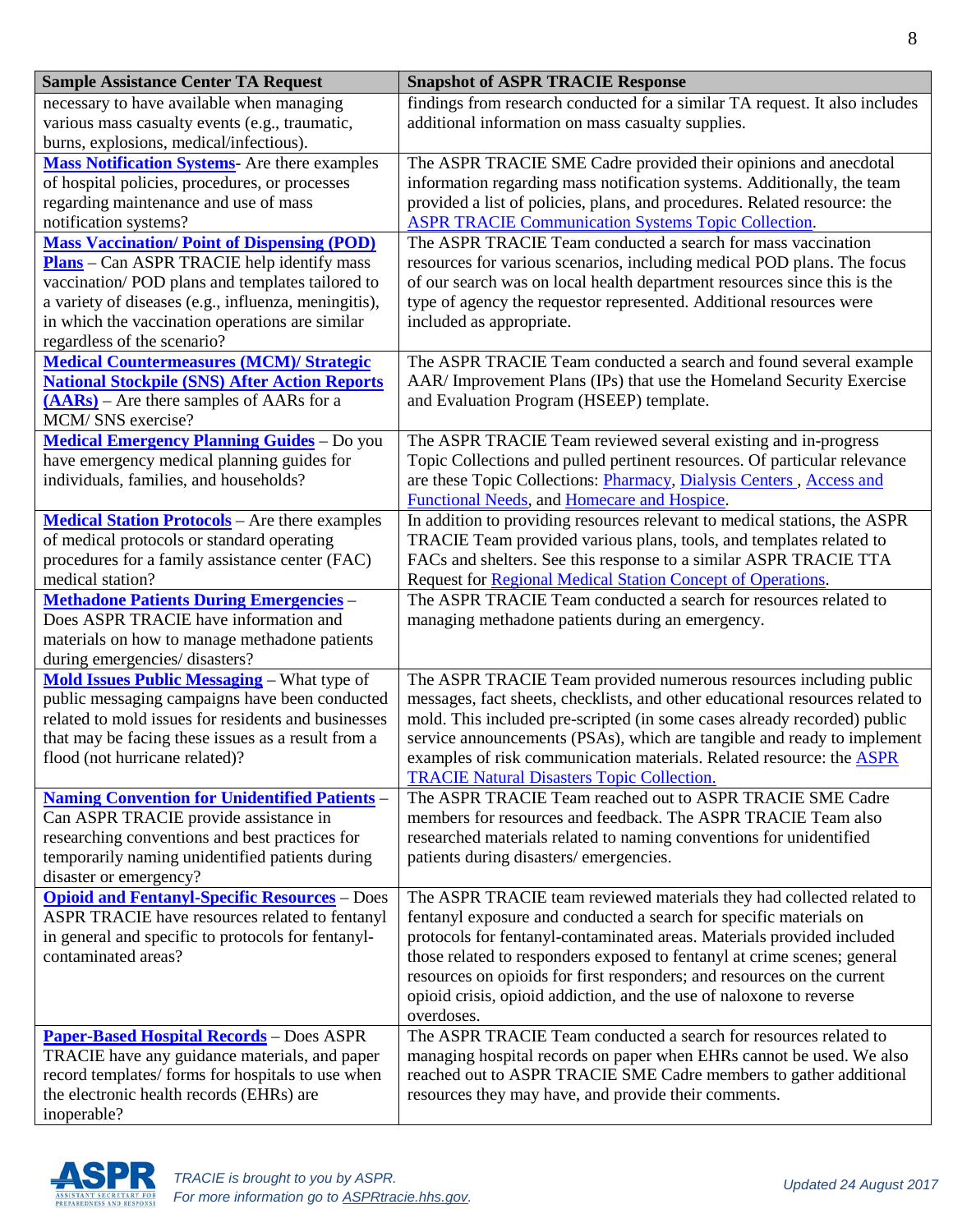| <b>Sample Assistance Center TA Request</b>                                                                                                                                                                                                                                                | <b>Snapshot of ASPR TRACIE Response</b>                                                                                                                                                                                                                                                                                                                                                                                     |
|-------------------------------------------------------------------------------------------------------------------------------------------------------------------------------------------------------------------------------------------------------------------------------------------|-----------------------------------------------------------------------------------------------------------------------------------------------------------------------------------------------------------------------------------------------------------------------------------------------------------------------------------------------------------------------------------------------------------------------------|
| <b>Paramedicine and Telemedicine Resources -</b><br>Does ASPR TRACIE have resources related to<br>the methods in which healthcare personnel and<br>emergency medical service (EMS) providers are<br>assessing and more efficiently providing needed<br>services to the community?         | The ASPR TRACIE team provided numerous resources related to<br>paramedicine and telemedicine. Related resources: the Pre-Hospital and<br>Virtual Medical Care Topic Collections.                                                                                                                                                                                                                                            |
| <b>Patient Tracking/Joint Patient Assessment &amp;</b><br><b>Tracking System (JPATS)</b> – Can ASPR<br>TRACIE provide a point of contact for<br>demonstrating the use of patient tracking<br>(specifically JPATS) and how to integrate with<br>local systems?                             | In addition to providing a primary point of contact for the requestor, ASPR<br>TRACIE worked with ASPR on developing a short FAQ document, Joint<br>Patient Assessment and Tracking System Overview and Fact Sheet. This<br>document can help jurisdictions answer the frequently-asked question,<br>"Should I look into JPATS further and how would I do that?"                                                            |
| <b>Patient Transfer Forms</b> - Requestor is seeking<br>templates for transfer agreements between<br>providers.                                                                                                                                                                           | The ASPR TRACIE Team provided templates and resources specific to<br>transfer of patients between healthcare providers. The requestor was also<br>directed to the to the Continuity of Operations (COOP)/ Failure Plan<br>Topic Collection, which provides several plans, tools, templates, and<br>guidance materials for developing a COOP Plan to ensure continuity of<br>operations and facilitate operational recovery. |
| <b>Pediatric Disaster Preparedness Resources -</b><br>Are there pediatric disaster preparedness<br>resources within ASPR TRACIE that may aid<br>research efforts by the National Advisory<br>Committee on Children and Disasters?                                                         | ASPR TRACIE has numerous resources related to pediatrics during<br>disasters/emergencies that are included in existing ASPR TRACIE Topic<br>Collections. Related resource: the ASPR TRACIE Pediatric Topic<br>Collection.                                                                                                                                                                                                   |
| <b>Pediatric Advisory Committees - Does ASPR</b><br>TRACIE know of any best practices pertaining to<br>pediatric advisory committee structures (and<br>contacts to these committees)?                                                                                                     | The ASPR TRACIE Team provided resources and contact information for<br>pediatric-related advisory committees. In addition, we included resources<br>on advisory committees not focused on pediatrics but that may still be<br>useful for the requestor.                                                                                                                                                                     |
| <b>Pediatric Needs Assessment</b> – Are there any<br>known community or agency pediatric needs<br>assessments?                                                                                                                                                                            | Recommendations from the ASPR TRACIE SME Cadre and resources<br>found from the ASPR TRACIE Team are included. Related resource: the<br><b>ASPR TRACIE Pediatric Topic Collection.</b>                                                                                                                                                                                                                                       |
| <b>Pediatric Patient Movement - Can ASPR</b><br>TRACIE provide assistance in searching for<br>pediatric patient movement resources, including<br>lessons learned, after action reports (AARs), and<br>prehospital literature focused on neonatal and<br>pediatric medical transportation? | The ASPR TRACIE Team researched and provided prehospital resources<br>focused on pediatric medical transportation, lessons learned, and<br>evacuation and interfacility transfer. Related Topic Collections: Pediatric,<br>Patient Movement and Tracking, Pre-hospital, and Healthcare Facility<br><b>Evacuation / Sheltering.</b>                                                                                          |
| <b>Pediatric Emergency Preparedness Resources</b><br>- Does ASPR TRACIE have any pediatric<br>emergency preparedness resources, including<br>resources related to children with access and<br>functional needs?                                                                           | The ASPR TRACIE Team reviewed multiple existing ASPR TRACIE<br>Topic Collections and existing TA response documents. We included<br>resources specific to the request. Related Topic Collections: Pediatric,<br><b>Access and Functional Needs, Healthcare Facility Evacuation / Sheltering,</b><br>and Family Reunification and Support                                                                                    |
| <b>Pediatric Preparedness Videos</b> - Does ASPR<br>TRACIE have any pediatric emergency<br>preparedness videos?                                                                                                                                                                           | The ASPR TRACIE Team reviewed existing technical assistance response<br>documents and various ASPR TRACIE Topic Collections (namely the<br>Pediatric Topic Collection). Several videos, along with online courses and<br>training resources were provided.                                                                                                                                                                  |
| Pediatric Safe Area - Are there any known<br>certifications or trainings for personnel that would<br>staff a Pediatric Safe Area (for family<br>reunification)?                                                                                                                           | The ASPR TRACIE Team researched training recommendations,<br>certifications, and other requirements for personnel staffing a Pediatric<br>Safe Area. Although unable to locate specific certifications, the ASPR<br>TRACIE Team provided recommendations from other hospitals and health<br>departments regarding related professional qualifications and trainings.                                                        |

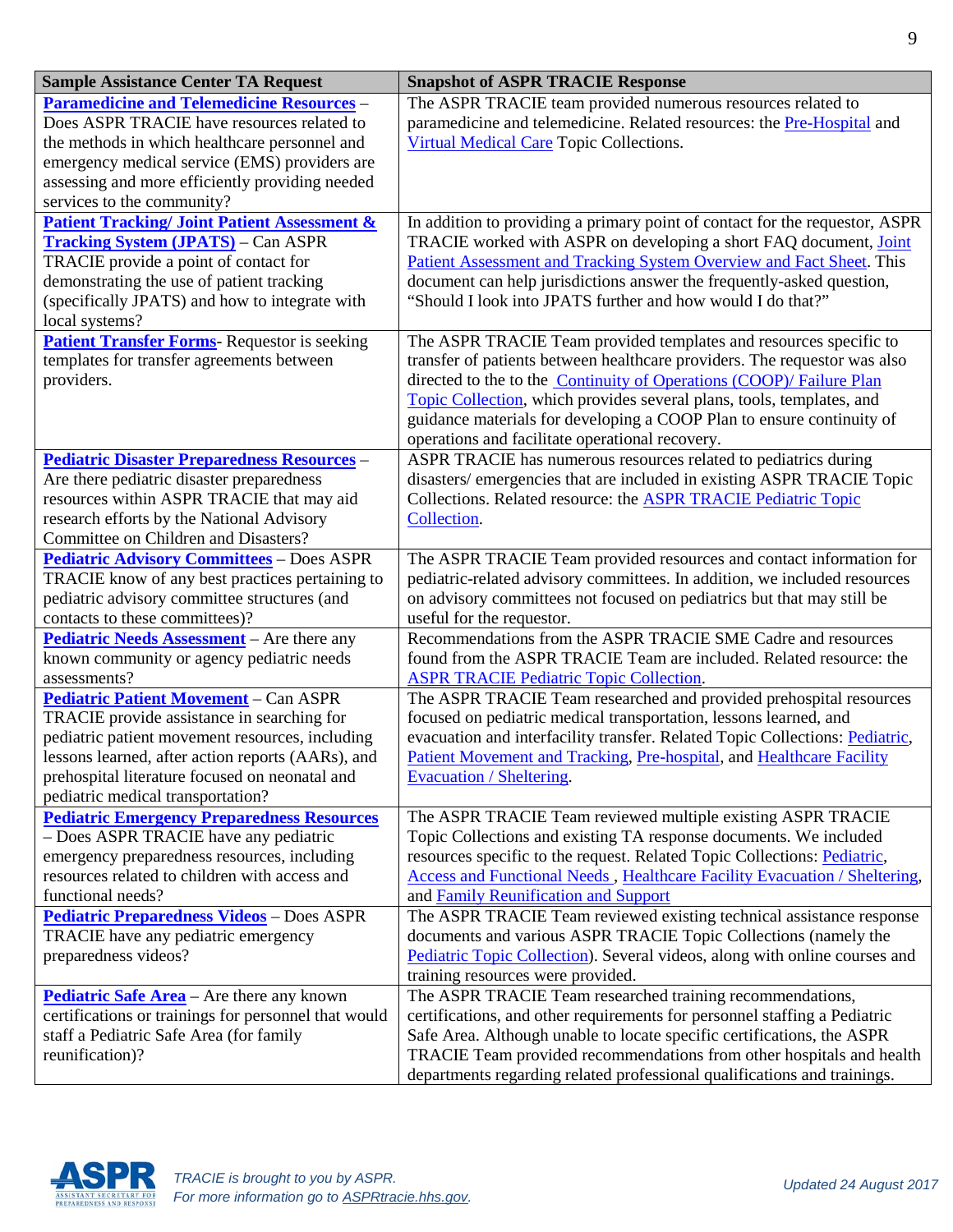| <b>Sample Assistance Center TA Request</b>                                                     | <b>Snapshot of ASPR TRACIE Response</b>                                                                                                                     |
|------------------------------------------------------------------------------------------------|-------------------------------------------------------------------------------------------------------------------------------------------------------------|
| <b>Pediatric Skilled Nursing Facilities</b> - Are there                                        | The ASPR TRACIE Team searched various databases for tools, guidance                                                                                         |
| resources related to pediatric skilled nursing                                                 | documents, and other resources; as well as reached out to the ASPR                                                                                          |
| facilities (nursing homes) and emergency/disaster                                              | TRACIE SME Cadre with expertise in pediatrics and long-term care. This                                                                                      |
| preparedness?                                                                                  | resulted with a limited number of resources specific to pediatric facilities;                                                                               |
|                                                                                                | however, many recommendations for long-term care facilities related to<br>adults may be applicable to pediatric patients. Related resource: the <b>ASPR</b> |
|                                                                                                | <b>TRACIE Long-term Care Facilities Topic Collection.</b>                                                                                                   |
| <b>Personal Preparedness for Specialty</b>                                                     | The ASPR TRACIE Team provided specific resources for home health                                                                                            |
| Healthcare Professionals - Do you have                                                         | and long-term care professionals, as well as general guidance and                                                                                           |
| personal preparedness resources for staff of                                                   | resources. Our response does not include guidance for developing                                                                                            |
| specialty healthcare organizations (e.g., home                                                 | emergency preparedness plans or regulations/laws regarding healthcare                                                                                       |
| health, long term care, etc.)?                                                                 | workers. It focused on personal preparedness and individual resilience.                                                                                     |
| <b>Personal Protective Equipment (PPE) for</b>                                                 | The ASPR TRACIE Team conducted a search for resources related to PPE                                                                                        |
| <b>Points of Dispensing (POD) Staff</b> – Does ASPR                                            | for POD personnel. We were unable to locate a single table that lists PPE                                                                                   |
| TRACIE have a table or specific resources that                                                 | for POD personnel based on various infectious diseases. However, the                                                                                        |
| provide guidance regarding which PPE should be                                                 | resources provided in the response include guidance and may be useful in                                                                                    |
| provided to workers at POD sites when they are                                                 | developing such a table.                                                                                                                                    |
| dispensing medication in response to a                                                         |                                                                                                                                                             |
| communicable disease (e.g., pandemic flu, plague,                                              |                                                                                                                                                             |
| viral hemorrhagic fevers)?                                                                     |                                                                                                                                                             |
| <b>Plain Language Emergency Alerts - Does</b>                                                  | The ASPR TRACIE Team conducted a search for resources related to                                                                                            |
| ASPR TRACIE have any best practices, lessons                                                   | plain language emergency alerts for hospitals. We also reached out to                                                                                       |
| learned, or other resources on plain language                                                  | ASPR TRACIE Subject Matter Experts Cadre members to obtain any                                                                                              |
| emergency alerts for hospitals?<br><b>Planning Agenda Templates and Incident</b>               | additional materials they have.<br>The ASPR TRACIE Team collected numerous plans, tools, templates, and                                                     |
| <b>Reports/ After Action Reports</b> – Are there                                               | guidance documents related to hospital/ healthcare ICS, and exercise and                                                                                    |
| resources on the hospital and healthcare Incident                                              | evaluation programs. The first tool provided is a HSEEP-compliant                                                                                           |
| Command System (ICS), as well as sample/                                                       | template to be used by all Hospital Preparedness Program grantees for                                                                                       |
| template planning agendas and end of incident                                                  | submission of their required exercise AAR and IP reports.                                                                                                   |
| reports/ AARs?                                                                                 |                                                                                                                                                             |
| Pre-Hospital Disaster Trauma Formulary -                                                       | In collaboration with SMEs in emergency department and trauma clinical                                                                                      |
| Requesting a formulary or list of drugs commonly                                               | care and EMS, the ASPR TRACIE Team provided a list of most                                                                                                  |
| used by pre-hospital emergency medical services                                                | commonly used medications on state EMS formularies, the most                                                                                                |
| providers for trauma patients and those used                                                   | commonly used drug categories, and pharmacy stockpiling for mass                                                                                            |
| during large scale events.                                                                     | trauma events.                                                                                                                                              |
| <b>Provider Licensure Portability and Worker</b>                                               | The ASPR TRACIE Team provided information on general considerations                                                                                         |
| <b>Compensation</b> – Are there resources related to                                           | as described in a 2013 publication, "Portability of Emergency Medical                                                                                       |
| provider licensure portability and worker                                                      | Service Licenses across State Borders," along with additional related                                                                                       |
| compensation across jurisdictional boundaries for                                              | resources.                                                                                                                                                  |
| state medical team members that are employed by                                                |                                                                                                                                                             |
| hospitals?                                                                                     |                                                                                                                                                             |
| <b>Public Health Department Operations Center -</b>                                            | The ASPR TRACIE Team provided a number of resources (both available<br>online and through ASPR TRACIE's Assistance Center) related to Public                |
| Are there any example templates, structures,<br>plans, standard operating procedures for local | Health Command Center (PHCC), Public Health Department Operations                                                                                           |
| public health department operations centers?                                                   | Center (DOC or HDOC), and Public Health Emergency Operations Center                                                                                         |
|                                                                                                | (EOC or HEOC).                                                                                                                                              |
| <b>Racial Equity in Disasters</b> - Can ASPR                                                   | The ASPR TRACIE Team provided the requestor with numerous                                                                                                   |
| TRACIE provide assistance with researching                                                     | resources related to racial equity and disasters.                                                                                                           |
| literature addressing racial equity in all disaster                                            |                                                                                                                                                             |
| phases?                                                                                        |                                                                                                                                                             |

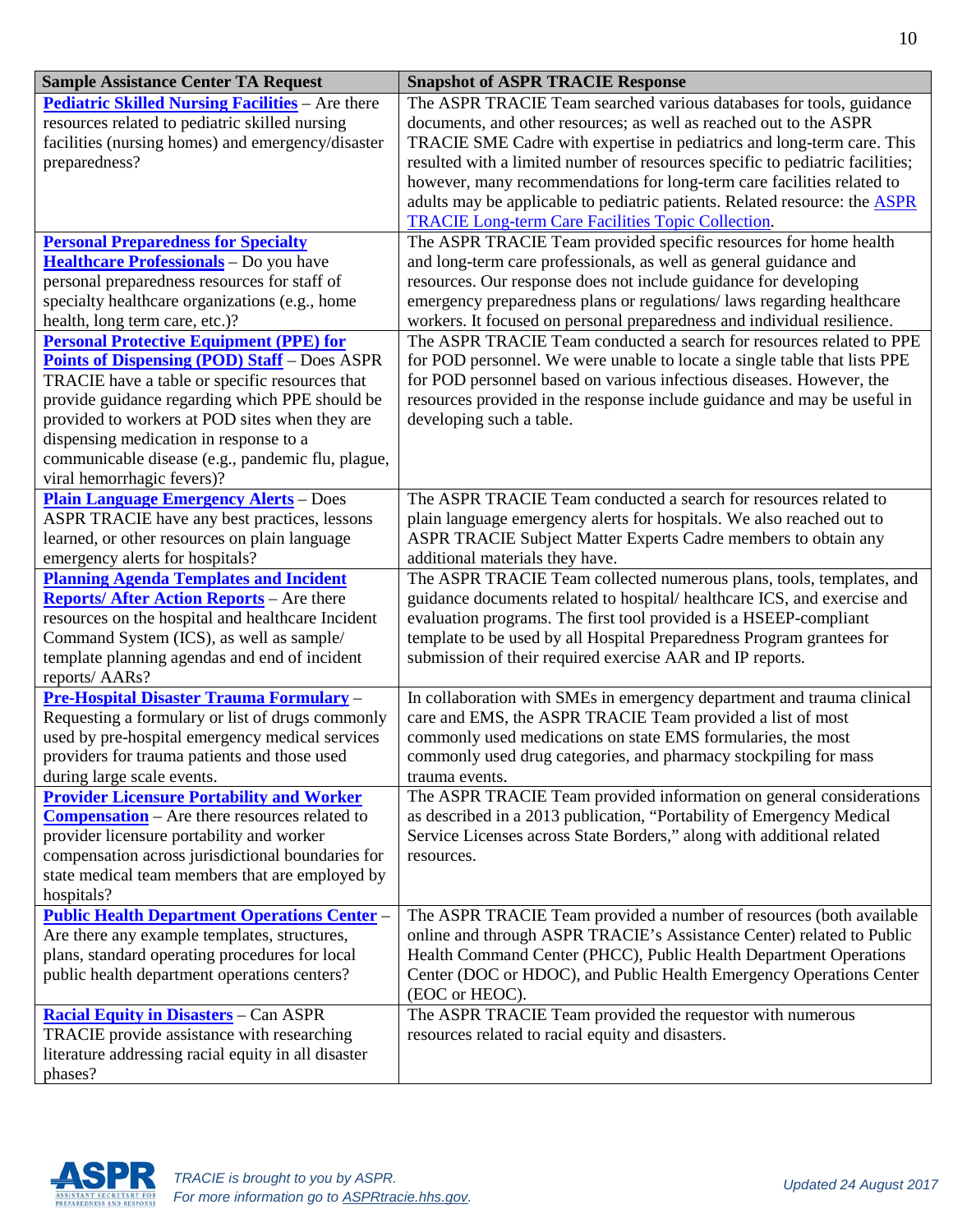| <b>Sample Assistance Center TA Request</b>                                                     | <b>Snapshot of ASPR TRACIE Response</b>                                                                                                         |
|------------------------------------------------------------------------------------------------|-------------------------------------------------------------------------------------------------------------------------------------------------|
| <b>Radiological and Nuclear Resources</b> - Are there                                          | The ASPR TRACIE Team conducted research and reached out to several                                                                              |
| radiological and nuclear resources related to low                                              | ASPR TRACIE SME Cadre members with expertise in the field to gather                                                                             |
| level releases/exposure?                                                                       | the resources provided to the requestor. Related resource: the <b>ASPR</b><br><b>TRACIE Radiological and Nuclear Topic Collection.</b>          |
| <b>Ransomware After Action Reports (AARs) -</b>                                                | The ASPR TRACIE Team provided several resources related to                                                                                      |
| Does ASPR TRACIE have example After Action                                                     | cybersecurity and the healthcare system. Related resources: the                                                                                 |
| Reports/Improvement Plans (IPs) on ransomware                                                  | Cybersecurity and Exercise Program Topic Collections.                                                                                           |
| attacks on a small hospital?                                                                   |                                                                                                                                                 |
| <b>Refugee Medical Triage</b> - Can ASPR TRACIE                                                | The ASPR TRACIE Team conducted a search for resources related to                                                                                |
| provide assistance in searching for information on                                             | medical triage for refugees and provided multiple resources.                                                                                    |
| general medical triage for refugees?                                                           |                                                                                                                                                 |
| <b>Regional Caching and Emergency</b>                                                          | The ASPR TRACIE Team researched for guidance and best practices                                                                                 |
| <b>Management</b> – Does ASPR TRACIE have                                                      | related to supply caches. In addition, we requested resources from the                                                                          |
| resources or information on regional caching and                                               | ASPR TRACIE SME Cadre members.                                                                                                                  |
| managing disaster resources?                                                                   |                                                                                                                                                 |
| <b>Regional Medical Surge Plans</b> - Can ASPR                                                 | The ASPR TRACIE Team provided numerous examples of medical surge                                                                                |
| TRACIE provide some example regional medical<br>surge plans or templates?                      | plans and templates. The team also provided additional options for the<br>requestor if the resources did not meet their needs                   |
|                                                                                                | (e.g., facilitate discussion with a SME, post request through the                                                                               |
|                                                                                                | Information Exchange, etc.). Related resource: the <b>ASPR TRACIE</b>                                                                           |
|                                                                                                | Hospital Surge Capacity and Immediate Bed Availability Topic                                                                                    |
|                                                                                                | Collection.                                                                                                                                     |
| <b>Repatriation Plans</b> - Does ASPR TRACIE have                                              | The ASPR TRACIE Team reviewed and provided several resources                                                                                    |
| repatriation plans from other states?                                                          | related to repatriation plans.                                                                                                                  |
| <b>Shower and Eye Wash Station Requirements -</b>                                              | The ASPR TRACIE Team sent a request for recommended resources or                                                                                |
| Do you have any guidance on emergency shower                                                   | anecdotal comments from a number of our Subject Matter Expert Cadre                                                                             |
| and eye wash station requirements? Specifically,<br>do you know how it is determined where the | members.                                                                                                                                        |
| installments are mandatory, and if it is based on                                              |                                                                                                                                                 |
| the substances an organization has on the                                                      |                                                                                                                                                 |
| chemical inventory list?                                                                       |                                                                                                                                                 |
| <b>Surge Definition</b> – What is the definition of surge                                      | The ASPR TRACIE Team reviewed the existing <b>Hospital Surge Capacity</b>                                                                       |
| as it relates to immediate bed availability (IBA)                                              | and Immediate Bed Availability Topic Collection and reached out to                                                                              |
| and how is surge calculated?                                                                   | several ASPR TRACIE SME Cadre members with expertise in the field to                                                                            |
|                                                                                                | gather the information for the requestor.                                                                                                       |
| <b>Surgical Fires Hazard Assessment Tools</b> - Does                                           | The ASPR TRACIE team researched relevant resources specific to hazard                                                                           |
| ASPR TRACIE have surgical fires hazards<br>assessment tools?                                   | assessment for surgical fires and also reached out to our Subject Matter<br>Expert Cadre. Our response includes relevant resources and comments |
|                                                                                                | received from our SME Cadre members.                                                                                                            |
| <b>University Planning Resources for Access and</b>                                            | The ASPR TRACIE Team searched for and provided resources related to                                                                             |
| <b>Functional Needs</b> - Does ASPR TRACIE have                                                | emergency planning for students, faculty/ staff, and visitors with access                                                                       |
| college/ university emergency planning best                                                    | and functional needs, specifically geared towards colleges and universities.                                                                    |
| practices and resources for students with access                                               | We also reviewed materials from the existing <b>Access and Functional</b>                                                                       |
| and functional needs?                                                                          | <b>Needs Topic Collection.</b>                                                                                                                  |
| US Refugee Management $-$ Are there resources                                                  | The ASPR TRACIE Team provided relevant resources related to policies                                                                            |
| related to refugee lessons learned, policies,                                                  | and regulations, guidance, lessons learned from real events, resources                                                                          |
| guidance, case studies, etc., with an emphasis on                                              | related to unaccompanied minors, and cultural competency.                                                                                       |
| cultural competency?<br><b>Web-based Plan Sharing Platform - Is ASPR</b>                       | After gathering user requirements, the ASPR TRACIE Team researched                                                                              |
| TRACIE aware of a secure, web-based platform                                                   | possible solutions for the requestor. The team presented our findings along                                                                     |
| that can accommodate sharing of plans within our                                               | with possible cost to the coalition to include SharePoint sites, commercial                                                                     |
| healthcare coalition's 23 committees?                                                          | off-the-shelf options, and ASPR TRACIE Information Exchange.                                                                                    |

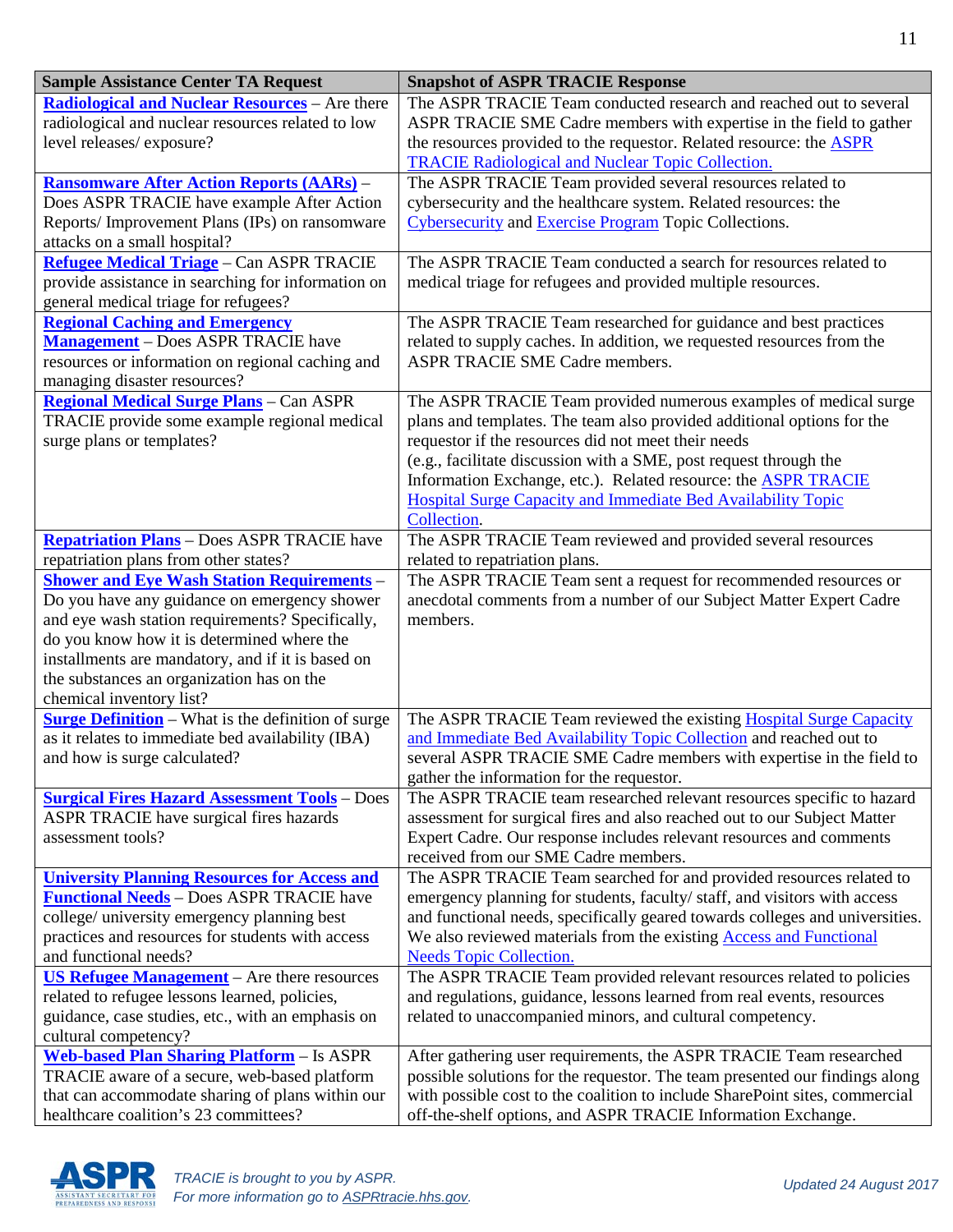| <b>Sample Assistance Center TA Request</b>                                                   | <b>Snapshot of ASPR TRACIE Response</b>                                                                                                        |
|----------------------------------------------------------------------------------------------|------------------------------------------------------------------------------------------------------------------------------------------------|
| <b>Webinar Q&amp;A: Clinicians and Coalitions: A</b>                                         | On June 8, 2017, the Association of State and Territorial Health Officials                                                                     |
| <b>Conversation about Finding Solutions for</b>                                              | and ASPR TRACIE hosted a webinar featuring practitioners and speakers                                                                          |
| <b>Medication Shortages</b>                                                                  | from state public health, ASPR, and the U.S. Food and Drug                                                                                     |
|                                                                                              | Administration to share strategies that can be employed to address                                                                             |
|                                                                                              | pharmaceutical shortfalls.                                                                                                                     |
| <b>Webinar: EMS and Infectious Diseases:</b><br><b>Challenges and Resources for Provider</b> | On June 22, 2017 ASPR TRACIE hosted the EMS and Infectious                                                                                     |
| <b>Protection Webinar</b>                                                                    | Diseases: Challenges and Resources for Provider Protection webinar.<br>The webinar introduced the <b>EMS</b> Infectious Disease Playbook, ASPR |
|                                                                                              | TRACIE's one-stop information source to guide the transport of                                                                                 |
|                                                                                              | patients known or suspected of having an infectious disease. Presenters                                                                        |
|                                                                                              | also described why and how the Playbook was developed, walked                                                                                  |
|                                                                                              | webinar participants through the content, and shared their perspectives                                                                        |
|                                                                                              | on how individuals can use the Playbook in their daily practice. They                                                                          |
|                                                                                              | also discussed the challenges the EMS community faces related to                                                                               |
|                                                                                              | infectious diseases.                                                                                                                           |
| <b>Webinar Q&amp;A: Highly Pathogenic Infectious</b>                                         | On March 7, 2017 ASPR TRACIE and the National Ebola Training and                                                                               |
| <b>Disease Exercise Planning Tools Webinar</b>                                               | Education Center (NETEC) co-hosted the Highly Pathogenic Infectious                                                                            |
|                                                                                              | Disease Exercise Planning Tools webinar. The purpose of the webinar was                                                                        |
|                                                                                              | to familiarize participants with the NETEC-developed exercise materials                                                                        |
|                                                                                              | designed to assist with conducting drills and exercises and to meet Ebola                                                                      |
|                                                                                              | HPP measures. This document provides the answers to questions posed                                                                            |
|                                                                                              | during the webinar.                                                                                                                            |
| <b>Webinar Q&amp;A: HPP Coalition Surge Test</b><br><b>Webinar</b>                           | On February 7, 2017, ASPR TRACIE supported a webinar hosted by the<br>ASPR National Healthcare Preparedness Program (NHPP) titled, HPP         |
|                                                                                              | Coalition Surge Test Webinar. The purpose of the webinar was to                                                                                |
|                                                                                              | familiarize participants with the HPP Coalition Surge Test. This document                                                                      |
|                                                                                              | provides the answers to questions posed during the webinar.                                                                                    |
| <b>Webinar Q&amp;A: Learning More About the</b>                                              | On January 11, 2017, ASPR TRACIE supported a webinar hosted by the                                                                             |
| 2017-2022 Health Care Preparedness and                                                       | ASPR National Healthcare Preparedness Program (NHPP) titled, Learning                                                                          |
| <b>Response Capabilities</b>                                                                 | More About the 2017-2022 Health Care Preparedness and Response                                                                                 |
|                                                                                              | Capabilities. The purpose of the webinar was to provide the background                                                                         |
|                                                                                              | and intent of the capabilities, evolution of the capabilities, provide an                                                                      |
|                                                                                              | overview of each capability and how they are applicable, and provide an                                                                        |
|                                                                                              | overview of challenges and next steps. This document provides the<br>answers to questions posed during the webinar.                            |
| <b>Wild Fire Air Quality - Does ASPR TRACIE</b>                                              | ASPR TRACIE researched best practices for wildfire smoke and air                                                                               |
| have any documents, best practices, and other                                                | quality, and pulled existing resources from the Natural Disasters Topic                                                                        |
| resources for wildfires and poor air quality?                                                | Collection.                                                                                                                                    |
| <b>Workplace Violence - Does ASPR TRACIE</b>                                                 | The ASPR TRACIE Team provided the requestor with a categorized list of                                                                         |
| know of best practices and other resources for                                               | reports, articles, studies, trainings, webinars, guidance documents, and                                                                       |
| dealing with violent patients in a primary care                                              | other resources related to workplace violence. The team also connected the                                                                     |
| setting?                                                                                     | requestor with an expert working in this specific subject area, and will                                                                       |
|                                                                                              | develop a fact sheet on best practices for dealing with violent patients.                                                                      |
|                                                                                              | Related resource: the ASPR TRACIE Workplace Violence Topic                                                                                     |
|                                                                                              | Collection.                                                                                                                                    |
| <b>Zika Virus and Migrant Farm Workers</b> - Does<br>ASPR TRACIE have information related to | The ASPR TRACIE Team conducted a search for information specific to<br>migrant workers and Zika and provided several links to resources. In    |
| special considerations for migrant farm workers                                              | addition, the ASPR TRACIE Team provided contact information for                                                                                |
| and the Zika Virus?                                                                          | CDC's Zika Joint Information Center, which can serve as the point of                                                                           |
|                                                                                              | contact for additional questions and materials.                                                                                                |
| <b>Zika Virus and Older Adults- Does ASPR</b>                                                | Regardless of the specific population, the guidance on prevention for this                                                                     |
| TRACIE have resources related to the prevention,                                             | population is the same as for the general population. With the exception of                                                                    |
|                                                                                              | pregnant women, the detection and treatment guidance for specific                                                                              |